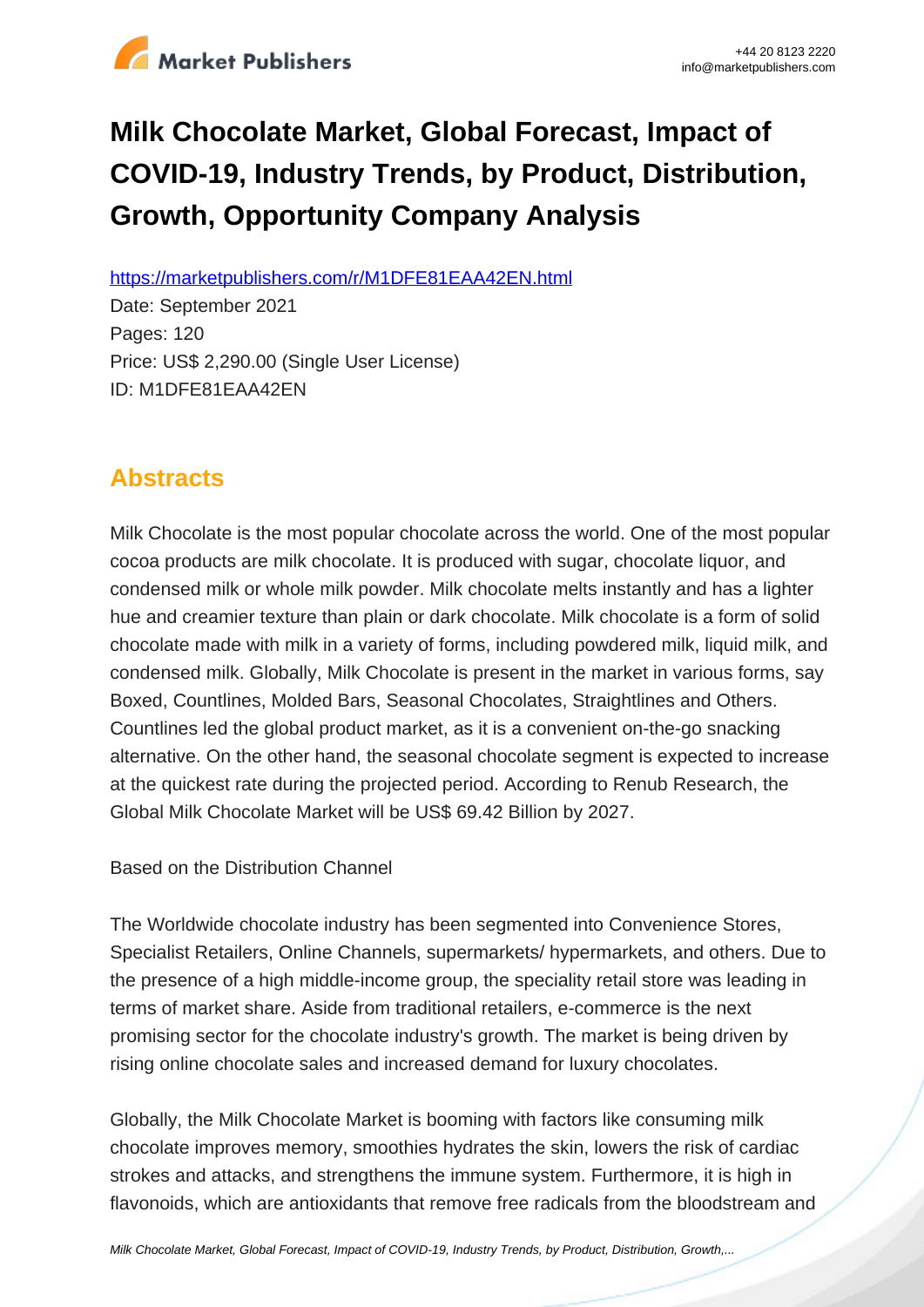

increase blood flow. Milk chocolate consumption has grown over the world as a result of these benefits, as well as rising consumer spending power. As per our analysis, the Global Milk Chocolate Market Size is expected to grow at a CAGR of 3.70% during 2020-2027.

Globally, because of the presence of well-known brands and increasing chocolate consumption, the North American chocolate market holds a significant proportion. Festivals like Christmas, Good Friday, and others are expected to raise demand for chocolates and improve sales. One of the key causes for the rising demand for chocolates is the increased disposable income of customers in Asia Pacific's developing countries. The presence of a big population, combined with increased urbanization, is expected to enhance the demand for chocolate in nations such as South Korea, Japan, India, and China. As per our research findings, Worldwide Milk Chocolate Industry was US\$ 53.83 Billion in 2020.

However, the major challenge in which the decelerating market is fluctuating raw material costs, particularly cocoa, supply instability, and political instability in cocoaproducing countries, are projected to pose a challenge to the market's growth throughout 2020-2027. Factors such as changing client flavour preferences from time to time are also a growing barrier.

COVID-19 Impact on Milk Chocolate Industry

COVID-19 had an impact on the chocolate market when it first appeared in 2020. However, after relaxing limitations in both importing and exporting countries, the market became more stable. During the lockdown, milk chocolate consumption at home increased dramatically.

Renub Research latest report "Global Milk Chocolate Market by Product Type (Boxed, Countlines, Molded Bars, Seasonal Chocolates, Straightlines, Others), Distribution Chaneel (Supermarket/Hypermarket, Specialist Retailers, Convenience Stores, Online Channel, Other Distribution Channels), Region (North America, Europe, Asia-Pacific, Latin America, ROW), Company Analysis (Nestl? S.A., The Hershey Company, Mondelez International, Inc., Amul, Meiji Holdings Company, Ltd.)" provides complete details on Global Milk Chocolate Industry.

Product –Market breakup from 6 viewpoints

#### 1. Boxed

[Milk Chocolate Market, Global Forecast, Impact of COVID-19, Industry Trends, by Product, Distribution, Growth,...](https://marketpublishers.com/report/food/confectionery/milk-chocolate-market-global-forecast-impact-of-covid-19-industry-trends-by-product-distribution-growth-opportunity-company-analysis.html)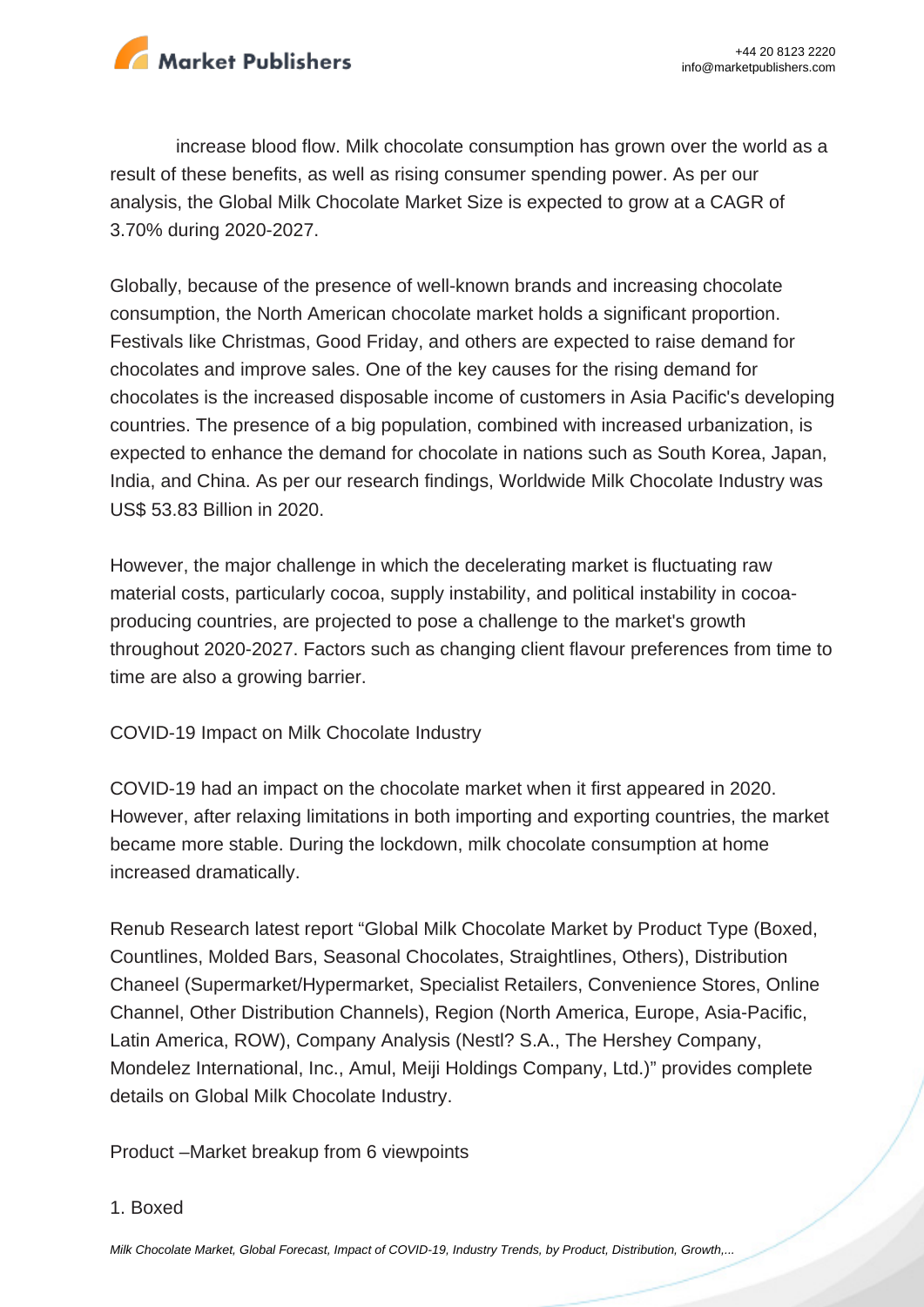

- 2. Countlines
- 3. Molded Bars
- 4. Seasonal Chocolates
- 5. Straightlines
- 6. Others

Distribution – Market breakup from 5 viewpoints

- 1. Supermarket/Hypermarket
- 2. Specialist Retailers
- 3. Convenience Stores
- 4. Online Channel
- 5. Other Distribution Channels

Region – Market breakup from 5 viewpoints

- 1. North America
- 2. Europe
- 3. Asia Pacific
- 4. Latin America
- 5. Rest of the World

All the key players have been covered from 3 viewpoints

**Overview**  Recent Development Financial Insights

Company Analysis

- 1. Nestl? S.A.
- 2. The Hershey Company
- 3. Mondelez International, Inc.
- 4. Amul
- 5. Meiji Holdings Company, Ltd.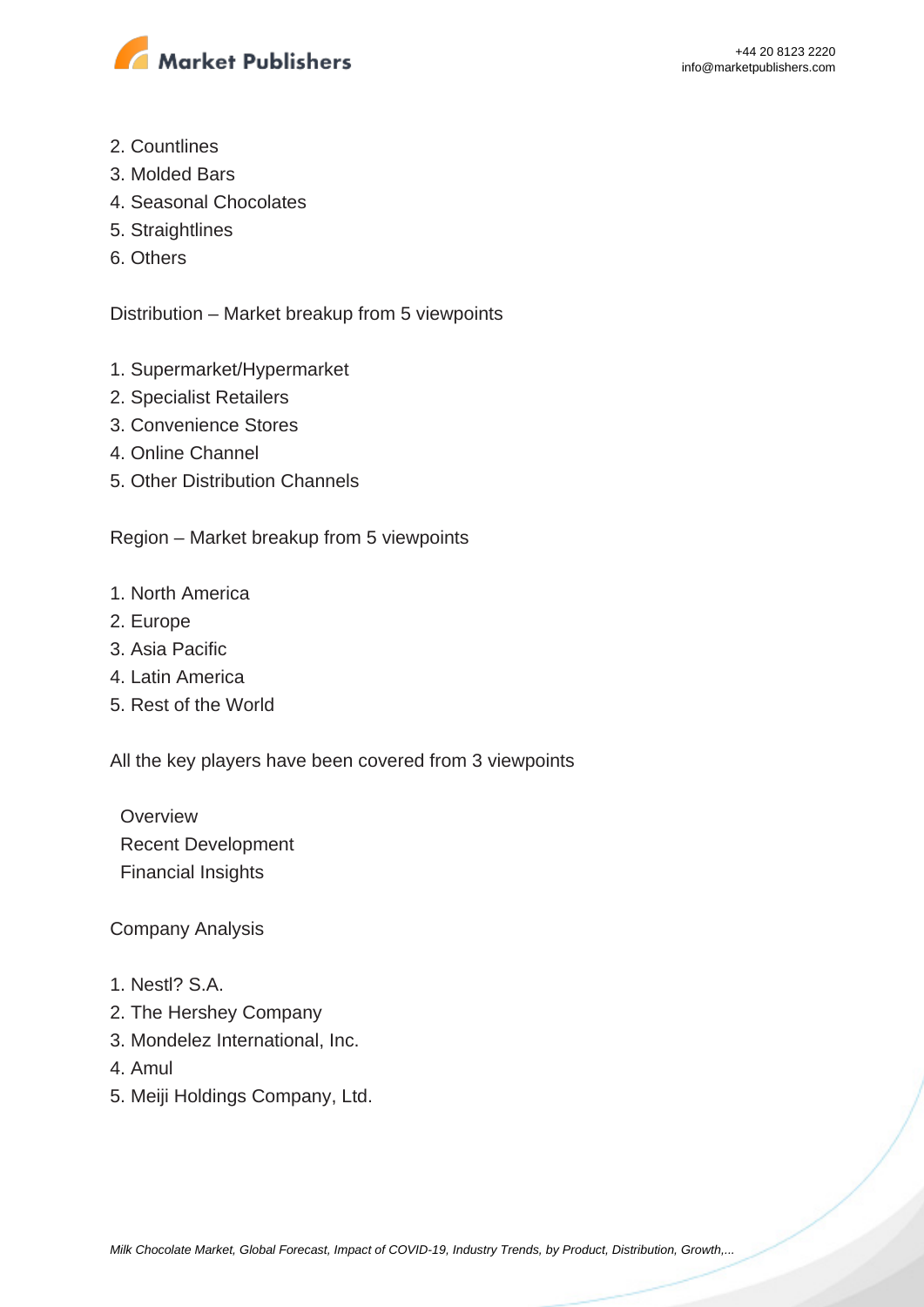

# **Contents**

- **1. INTRODUCTION**
- **2. RESEARCH METHODOLOGY**
- **3. EXECUTIVE SUMMARY**

#### **4. MARKET DYNAMICS**

- 4.1 Growth Drivers
- 4.2 Challenges

#### **5. GLOBAL MILK CHOCOLATE MARKET**

#### **6. MARKET SHARE**

6.1 By Product 6.2 By Distribution 6.3 By Region

### **7. BY PRODUCT – GLOBAL MILK CHOCOLATE MARKET**

- 7.1 Boxed
- 7.2 Countlines
- 7.3 Molded Bars
- 7.4 Seasonal Chocolates
- 7.5 Straightlines
- 7.6 Others

### **8. BY DISTRIBUTION – GLOBAL MILK CHOCOLATE MARKET**

- 8.1 Supermarket/Hypermarket
- 8.2 Specialist Retailers
- 8.3 Convenience Stores
- 8.4 Online Channel
- 8.5 Other Distribution Channels

### **9. BY REGION – GLOBAL MILK CHOCOLATE MARKET**

[Milk Chocolate Market, Global Forecast, Impact of COVID-19, Industry Trends, by Product, Distribution, Growth,...](https://marketpublishers.com/report/food/confectionery/milk-chocolate-market-global-forecast-impact-of-covid-19-industry-trends-by-product-distribution-growth-opportunity-company-analysis.html)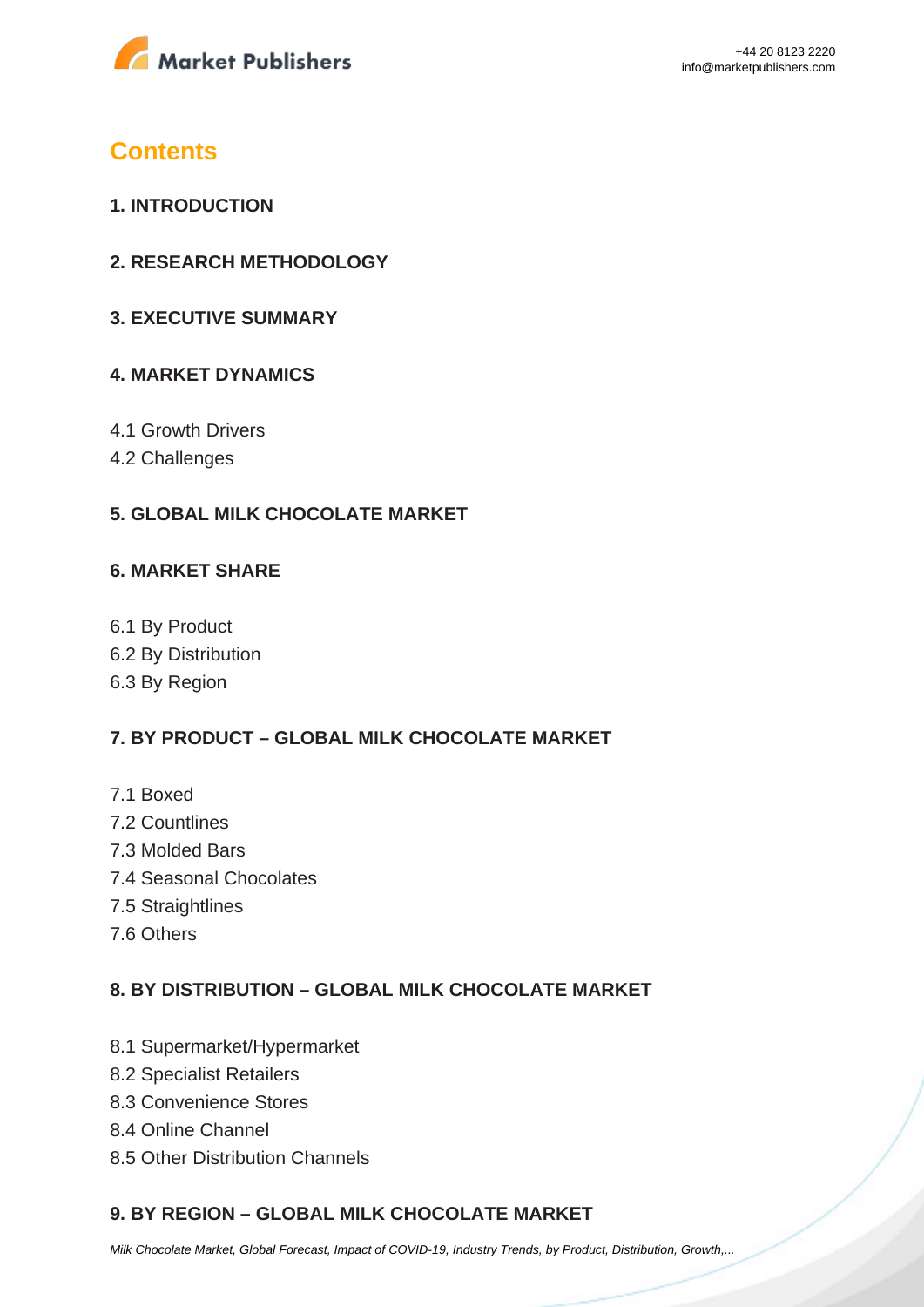

- 9.1 North America
- 9.2 Europe
- 9.3 Asia Pacific
- 9.4 Latin America
- 9.5 Rest of the World

### **10. COMPANY ANALYSIS**

- 10.1 Nestl? S.A.
	- 10.1.1 Overview
	- 10.1.2 Recent Development & Strategies
	- 10.1.3 Financial Insights
- 10.2 The Hershey Company
	- 10.2.1 Overview
	- 10.2.2 Recent Development & Strategies
	- 10.2.3 Financial Insights
- 10.3 Mondelez International, Inc.
- 10.3.1 Overview
- 10.3.2 Recent Development & Strategies
- 10.3.3 Financial Insights
- 10.4 Amul
	- 10.4.1 Overview
	- 10.4.2 Recent Development & Strategies
	- 10.4.3 Financial Insights
- 10.5 Meiji Holdings Company, Ltd.
	- 10.5.1 Overview
	- 10.5.2 Recent Development & Strategies
	- 10.5.3 Financial Insights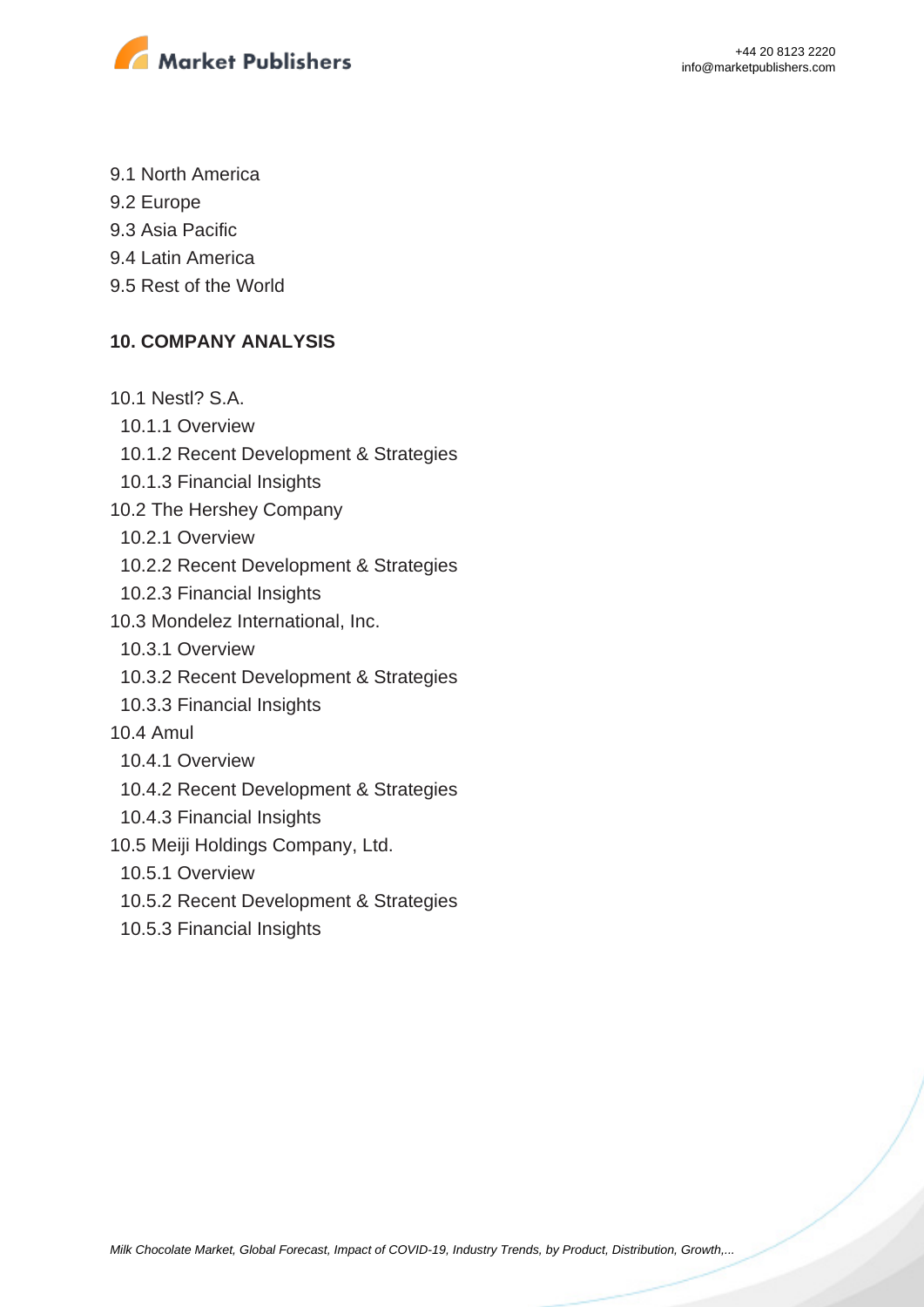

# **List Of Figures**

#### **LIST OF FIGURES:**

Figure-01: Global Milk Chocolate Market (Billion US\$), 2017 – 2020 Figure-02: Forecast for – Global Milk Chocolate Market (Billion US\$), 2021 – 2027 Figure-03: Product – Boxed Market (Billion US\$), 2017 – 2020 Figure-04: Product – Forecast for Boxed Market (Billion US\$), 2021 – 2027 Figure-05: Product – Countlines Market (Billion US\$), 2017 – 2020 Figure-06: Product – Forecast for Countlines Market (Billion US\$), 2021 – 2027 Figure-07: Product – Molded Bars Market (Billion US\$), 2017 – 2020 Figure-08: Product – Forecast for Molded Bars Market (Billion US\$), 2021 – 2027 Figure-09: Product – Seasonal Chocolates Market (Billion US\$), 2017 – 2020 Figure-10: Product – Forecast for Seasonal Chocolates Market (Billion US\$), 2021 – 2027 Figure-11: Product – Straightlines Market (Billion US\$), 2017 – 2020 Figure-12: Product – Forecast for Straightlines Market (Billion US\$), 2021 – 2027 Figure-13: Product – Others Market (Million US\$), 2017 – 2020 Figure-14: Product – Forecast for Others Market (Million US\$), 2021 – 2027 Figure-15: Distributions – Supermarket/Hypermarket Market (Billion US\$), 2017 – 2020 Figure-16: Distributions – Forecast for Supermarket/Hypermarket Market (Billion US\$), 2021 – 2027 Figure-17: Distributions – Specialist Retailers Market (Billion US\$), 2017 – 2020 Figure-18: Distributions – Forecast for Specialist Retailers Market (Billion US\$), 2021 – 2027 Figure-19: Distributions – Convenience Stores Market (Billion US\$), 2017 – 2020 Figure-20: Distributions – Forecast for Convenience Stores Market (Billion US\$), 2021 – 2027 Figure-21: Distributions – Online Channel Market (Billion US\$), 2017 – 2020 Figure-22: Distributions – Forecast for Online Channel Market (Billion US\$), 2021 – 2027 Figure-23: Distributions – Other Distribution Channels Market (Billion US\$), 2017 – 2020 Figure-24: Distributions – Forecast for Other Distribution Channels Market (Billion US\$),  $2021 - 2027$ Figure-25: North America – Milk Chocolate Market (Billion US\$), 2017 – 2020 Figure-26: North America – Forecast for Milk Chocolate Market (Billion US\$), 2021 – 2027 Figure-27: Europe – Milk Chocolate Market (Billion US\$), 2017 – 2020 Figure-28: Europe – Forecast for Milk Chocolate Market (Billion US\$), 2021 – 2027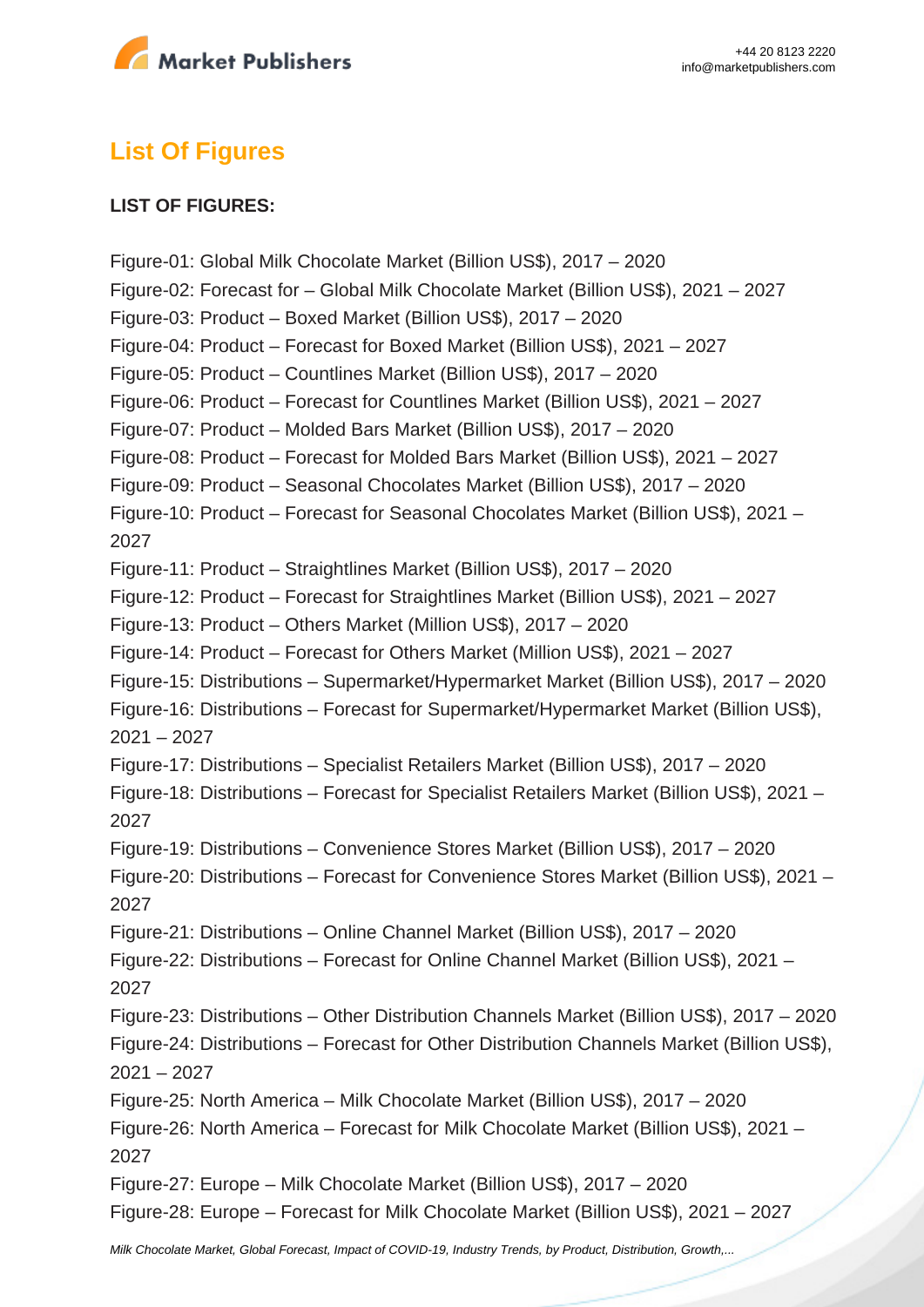

Figure-29: Asia Pacific – Milk Chocolate Market (Billion US\$), 2017 – 2020 Figure-30: Asia Pacific – Forecast for Milk Chocolate Market (Billion US\$), 2021 – 2027 Figure-31: Latin America – Milk Chocolate Market (Billion US\$), 2017 – 2020 Figure-32: Latin America – Forecast for Milk Chocolate Market (Billion US\$), 2021 – 2027 Figure-33: Rest of the World – Milk Chocolate Market (Million US\$), 2017 – 2020 Figure-34: Rest of the World – Forecast for Milk Chocolate Market (Million US\$), 2021 – 2027 Figure-35: Nestl? S.A. – Global Revenue (Billion US\$), 2017 – 2020 Figure-36: Nestl? S.A. – Forecast for Global Revenue (Billion US\$), 2021 – 2027 Figure-37: The Hershey Company – Global Revenue (Billion US\$), 2017 – 2020 Figure-38: The Hershey Company – Forecast for Global Revenue (Billion US\$), 2021 – 2027 Figure-39: Mondelez International, Inc. – Global Revenue (Billion US\$), 2017 – 2020 Figure-40: Mondelez International, Inc. – Forecast for Global Revenue (Billion US\$), 2021 – 2027 Figure-41: Amul – Global Revenue (Billion US\$), 2017 – 2020 Figure-42: Amul – Forecast for Global Revenue (Billion US\$), 2021 – 2027 Figure-43: Meiji Holdings Company, Ltd. – Global Revenue (Billion US\$), 2017 – 2020 Figure-44: Meiji Holdings Company, Ltd. – Forecast for Global Revenue (Billion US\$),

2021 – 2027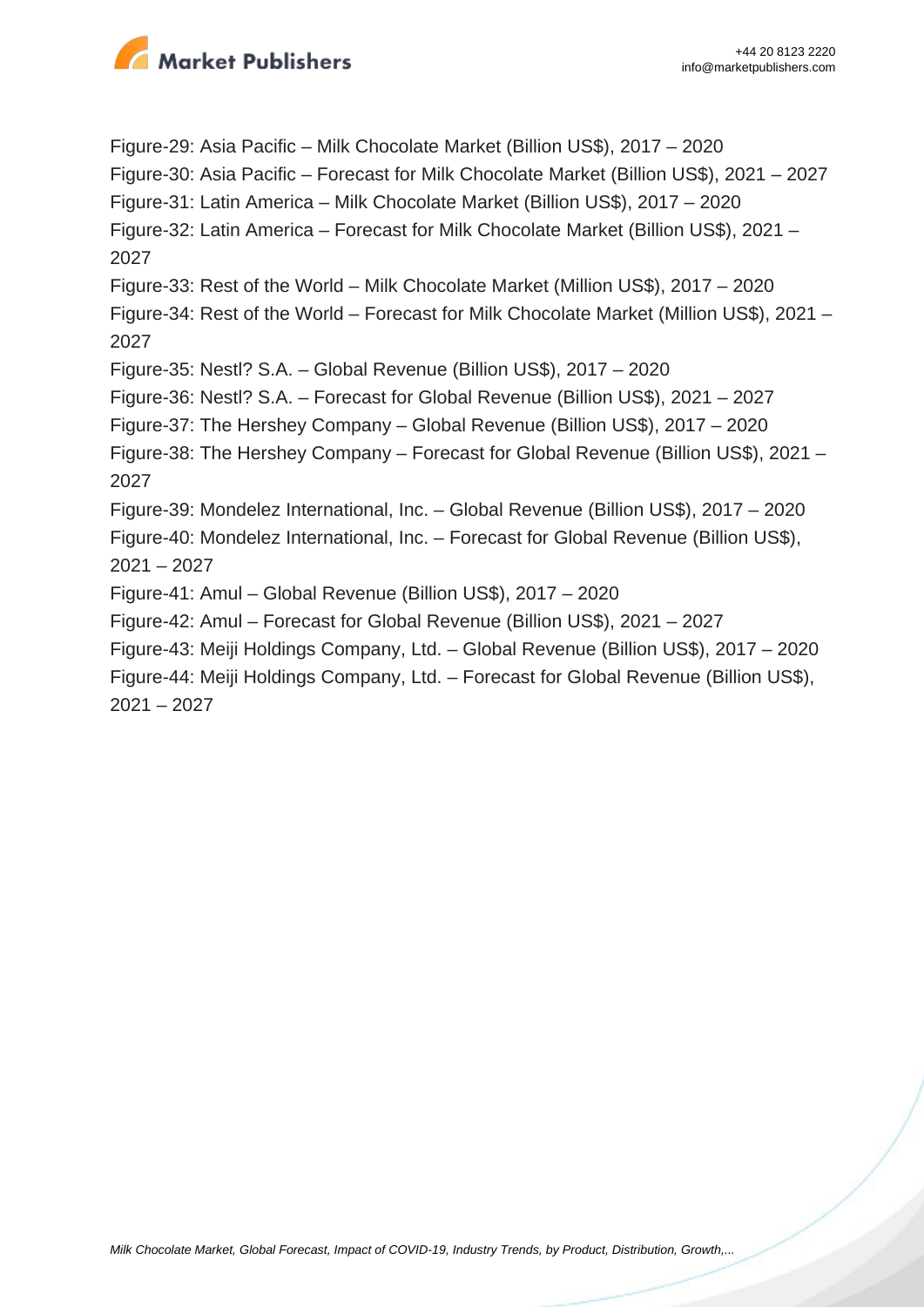

# **List Of Tables**

### **LIST OF TABLES:**

Table-01: Global – Milk Chocolate Market Share by Product (Percent), 2017 – 2020 Table-02: Global – Forecast for Milk Chocolate Market Share by Product (Percent),  $2021 - 2027$ Table-03: Global – Milk Chocolate Market Share by Distribution (Percent), 2017 – 2020 Table-04: Global – Forecast for Milk Chocolate Market Share by Region (Percent), 2021 – 2027 Table-05: Global – Milk Chocolate Market Share by Region (Percent), 2017 – 2020 Table-06: Global – Forecast for Milk Chocolate Market Share by Region (Percent), 2021 – 2027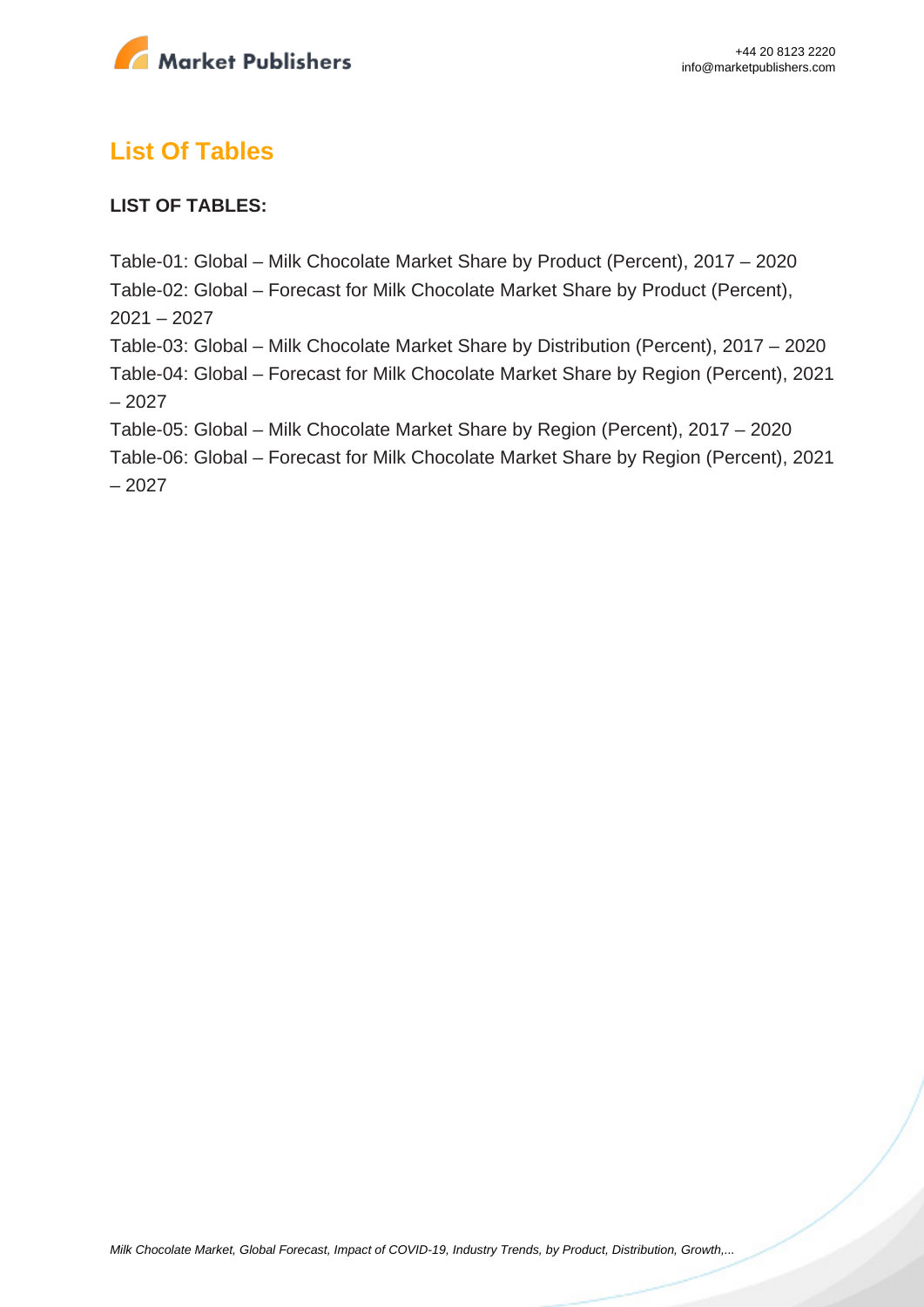

### I would like to order

Product name: Milk Chocolate Market, Global Forecast, Impact of COVID-19, Industry Trends, by Product, Distribution, Growth, Opportunity Company Analysis Product link: [https://marketpublishers.com/r/M1DFE81EAA42EN.html](https://marketpublishers.com/report/food/confectionery/milk-chocolate-market-global-forecast-impact-of-covid-19-industry-trends-by-product-distribution-growth-opportunity-company-analysis.html) Price: US\$ 2,290.00 (Single User License / Electronic Delivery) If you want to order Corporate License or Hard Copy, please, contact our Customer Service: [info@marketpublishers.com](mailto:info@marketpublishers.com)

## Payment

To pay by Credit Card (Visa, MasterCard, American Express, PayPal), please, click button on product page [https://marketpublishers.com/r/M1DFE81EAA42EN.html](https://marketpublishers.com/report/food/confectionery/milk-chocolate-market-global-forecast-impact-of-covid-19-industry-trends-by-product-distribution-growth-opportunity-company-analysis.html)

To pay by Wire Transfer, please, fill in your contact details in the form below:

First name: Last name: Email: Company: Address: City: Zip code: Country: Tel: Fax: Your message:

\*\*All fields are required

Custumer signature

Please, note that by ordering from marketpublishers.com you are agreeing to our Terms & Conditions at<https://marketpublishers.com/docs/terms.html>

To place an order via fax simply print this form, fill in the information below and fax the completed form to +44 20 7900 3970